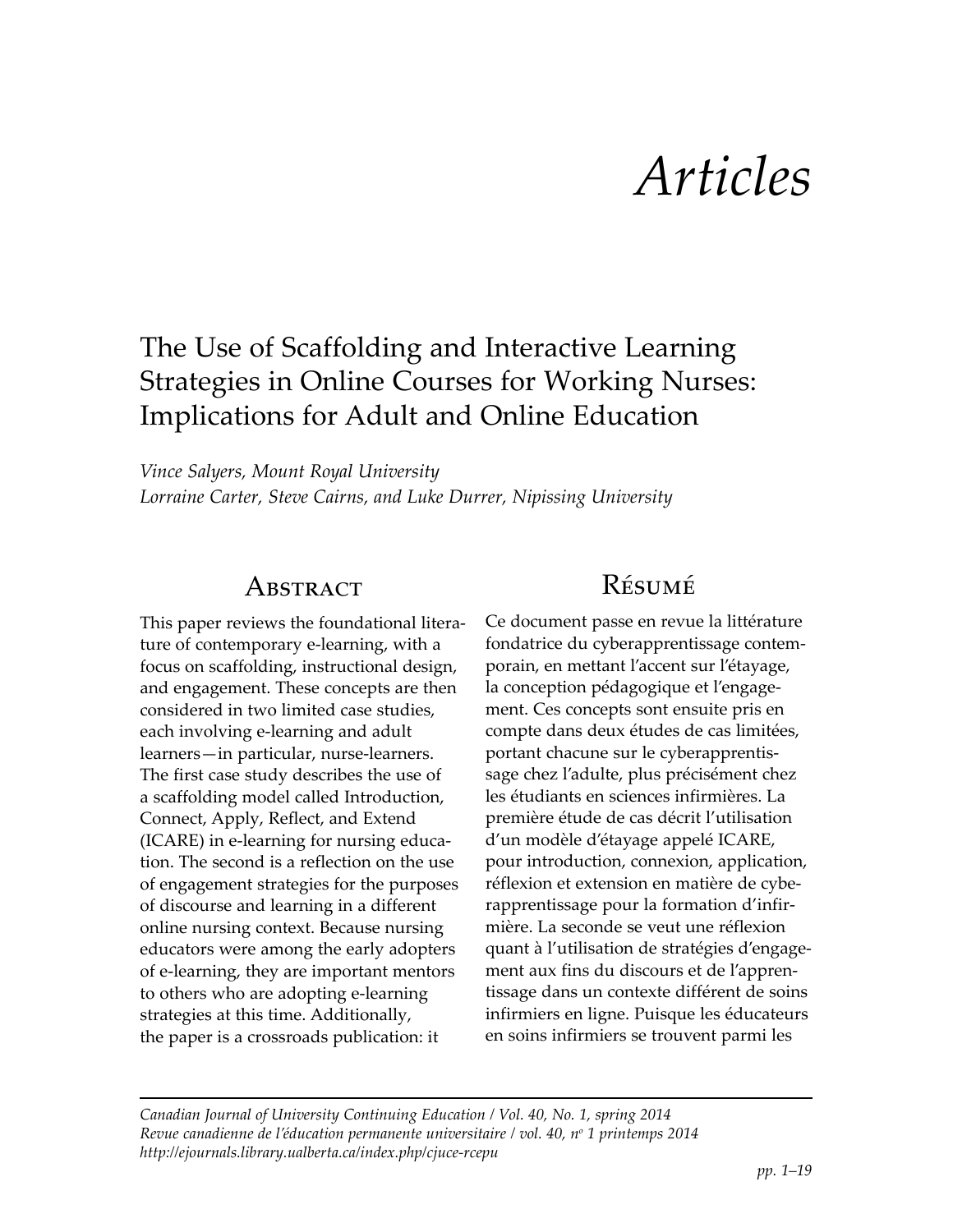reminds the reader of the imperative to review theory and emerging evidence related to e-learning and to bring key findings to the actual practice of e-learning in order to benefit the adult student. This commitment to theory and practice will enable the evolution of e-learning for all learners, including returning adult learners and working professionals. Keywords: scaffolding, instructional design, interaction, best practices, engagement, adult education, working professionals, e-learning.

premiers à avoir adopté le cyberapprentissage, ce sont d'importants mentors pour d'autres qui adoptent présentement des stratégies de cyberapprentissage. En outre, l'article constitue une publication croisée : il rappelle au lecteur qu'il est impératif de revoir la théorie et les preuves émergentes relatives au cyberapprentissage, et de transposer les principales conclusions de l'étude dans la pratique du cyberapprentissage afin d'en faire bénéficier l'élève adulte. Cet engagement envers la théorie et la pratique permettra l'évolution du cyberapprentissage pour tous les apprenants, y compris les adultes qui retournent aux études ainsi que les professionnels à l'emploi.

Mots-clés : étayage, conception pédagogique, interaction, meilleures pratiques, engagement, éducation aux adultes, professionnels à l'emploi, cyberapprentissage.

# **INTRODUCTION**

Since its emergence in the 1990s, e-learning has found its way into public, private, corporate, and educational settings ranging from the K–12 sector to adult education. Moreover, its growth shows no signs of slowing down: in 2011, the worldwide market for e-learning reached US \$35.6 billion, and it is estimated that there will be additional growth of approximately 7.6%, with revenues topping US \$51.5 billion over the next five years (Ambient Insight Research, 2012). Recently, mobile learning and massive open online courses (MOOCs) have increased public awareness of e-learning. Given this phenomenon, it is more important than ever to use best practices for ensuring highquality learning experiences (Guri-Rosenblit, 2009; Guri-Rosenblit & Gros, 2011; Smart & Cappel, 2006; Walsh, 2009). In this paper, the use of a scaffolding technique called Introduction, Connect, Apply, Reflect, and Extend (ICARE) and learning strategies that facilitate student engagement are considered in two case studies from the online nursing education world. Recommendations for developing the practice of e-learning when it involves adult learners and working professionals are suggested.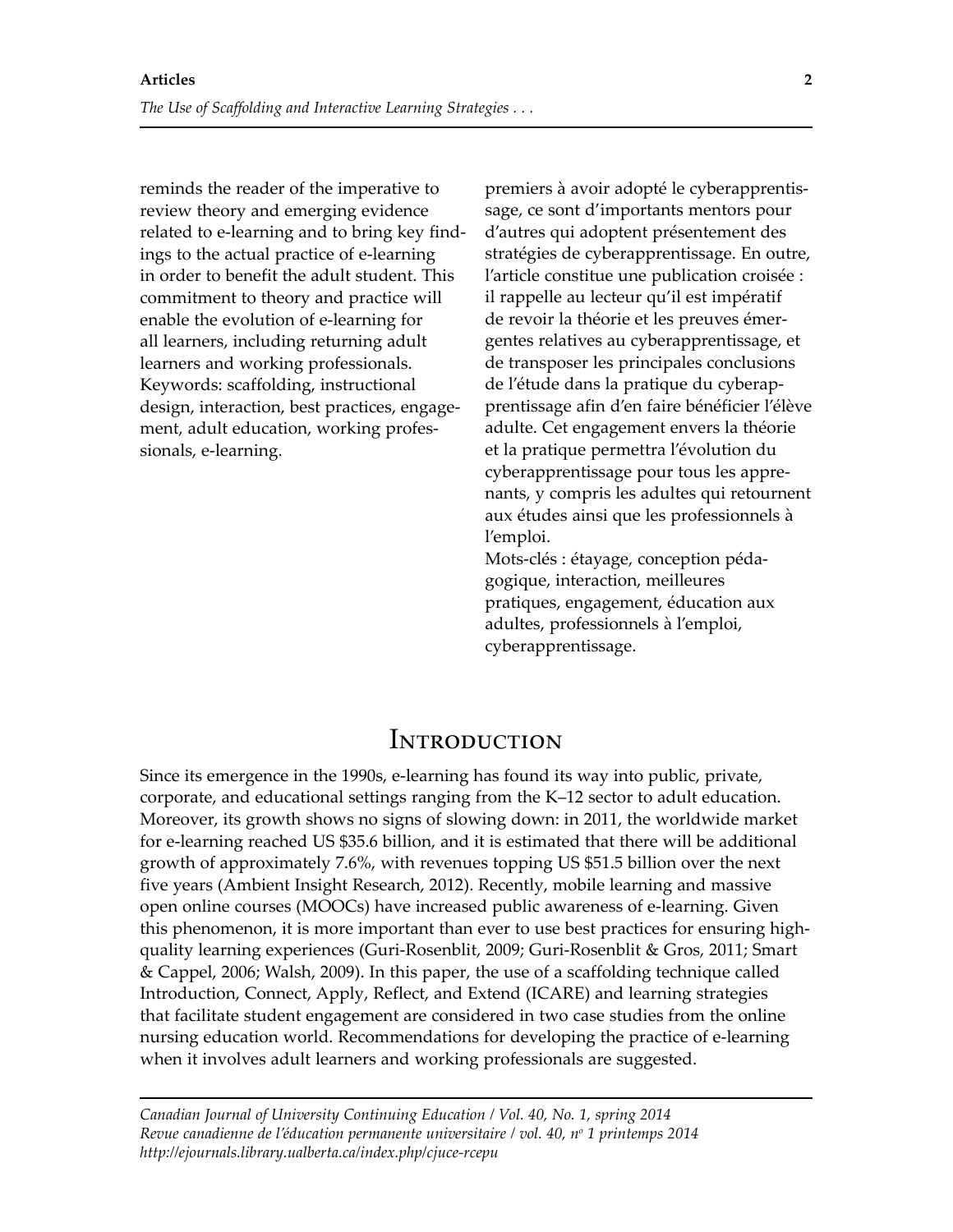In this discussion paper, e-learning refers to an integration of pedagogy, content, and technologies within a teaching and learning context. It can, therefore, include face-toface classrooms in which information technologies (e.g., learning management systems, video conferencing, web conferencing, mobile devices, multimedia and simulation, and so forth) are used; blended and web-enhanced learning environments, also known as flipped classrooms; and fully online learning environments. E-learning can also occur synchronously, asynchronously, or as a combination of the two (Carter & Salyers, 2013). According to Abdullah, Embi, and Nordin (2011), in e-learning, students acquire knowledge through emergent goals and mutual construction of meaning. Collaborative e-learning may also equip learners with valuable social skills for the workplace.

The following presentation of scaffolding and the ICARE model emphasizes its applicability in nursing education in different geographical contexts, including Canada and the United States and, in particular, the 'without borders' context of e-learning. Interaction in online education is explored in the latter part of the paper, which describes a sophisticated synchronous learning activity carried out by working nurses who have returned to university to acquire baccalaureate standing. Both cases highlight the need for and benefits of planning and design in e-learning.

# SCAFFOLDING AND INSTRUCTIONAL DESIGN: Enhancing the Student Experience

Various technological barriers and inconsistencies in the use of e-learning strategies impact student experience (Carter, Salyers, Page, Williams, Albl, & Hofsink, 2012; Salyers, Carter, Barrett, & Williams, 2010). While opinions differ about how teachers and educational developers can address these challenges, most frequent in the literature is the view that e-learning requires design through scaffolding that is grounded in relevant learning theory and diverse experiences for interaction. This way, the engagement and skill challenges of some e-learners are generally resolved (Winter, Cotton, Gavin, & Yorke, 2010).

Scaffolding is a framework that enables the learner to pace his or her learning and experience it as manageable chunks (Alias, 2012; Baker, 2010; Grady, 2006; Kim & Hannafin, 2011; Lipscomb, Swanson, & West, 2004; McKenzie, 2000; Verenikina, 2008). Likewise, scaffolding may increase motivation and accommodate ability to self-regulate, self-assess, and engage with peers and the instructor. It is also important for benchmarking (Murtagh & Webster, 2010). According to Ginat (2009), scaffolding includes the following: (1) identification of what the student can do, (2) establishment of shared goals, (3) provision of ongoing assessment of learning needs, (4) provision of individualized assistance, (5) reflection on activities and identification of what worked well and what requires improvement, and (6) inclusion of opportunities for internalization and generalization of the learning. These ideas are similar to earlier ideas about scaffolding in more traditional learning settings, as articulated by McKenzie (2000).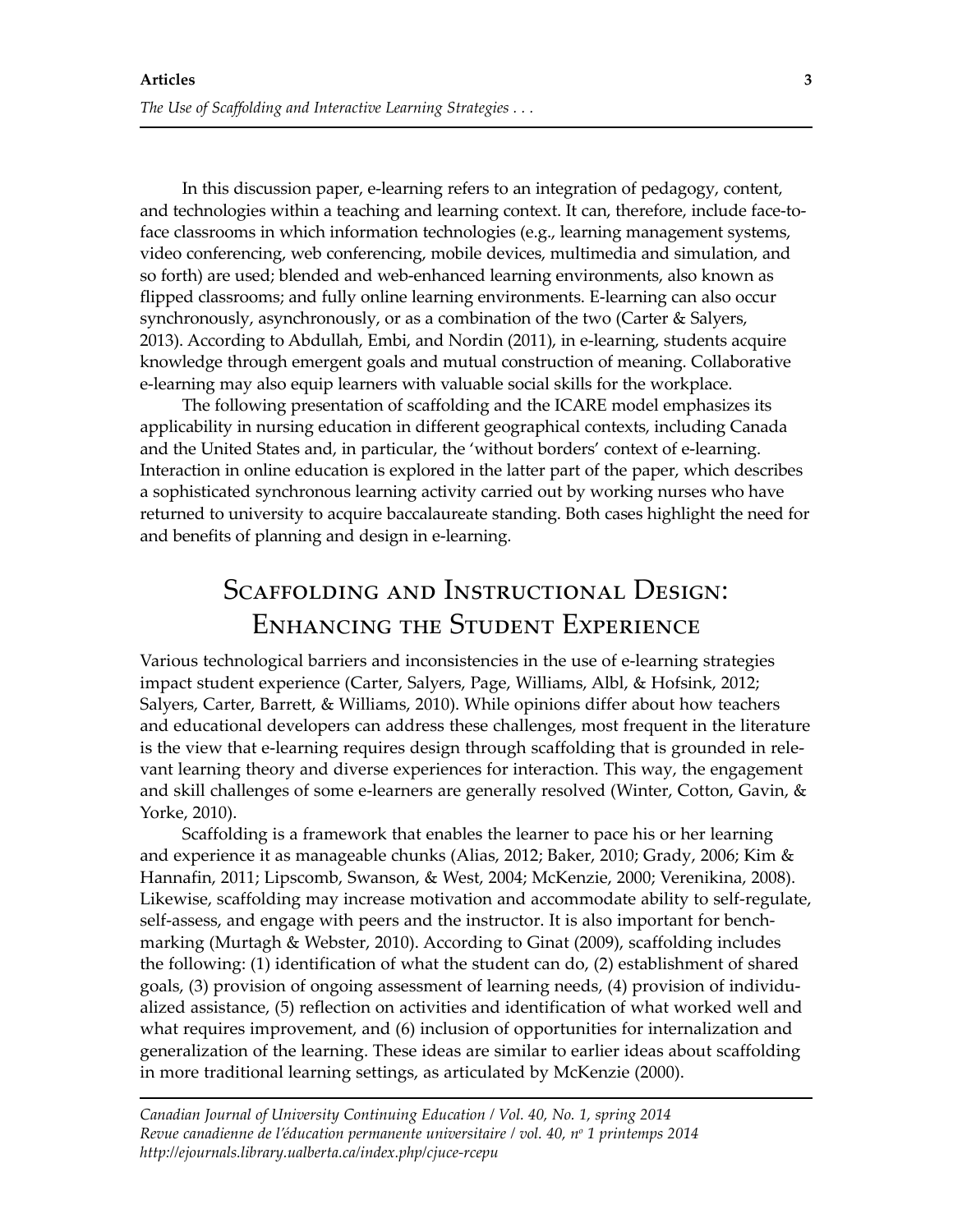#### *Scaffolding and e-Learning Theory*

The learning theory of connectivism has recently found its way into the e-learning literature. As the word suggests, connectivism involves relationships and connections. Siemens (2005) described learning as a process within an environment of shifting elements that also includes the nurturing of connections. Downes (2006) has asserted that contemporary learning and knowledge are distributive: they are not located in any given place and are not transferred.

According to Drexler (2010), today's students are networked. They connect with classmates, teachers, and others, as well as with information and ideas derived from different sources. They also need to participate in information management, make decisions about the relative value of data sources, and prioritize these sources. Asynchronous and synchronous communication techniques are important ways of networking. Asynchronous communication can occur through discussion boards, blogs, forums, wikis, and other web spaces (Dickieson & Carter, 2010; Carter, Rukholm, & Kelloway, 2009), while real-time webinars and web conferencing are examples of synchronous interactions.

The concept of the networked student in the twenty-first century is indisputable. However, educators need to be aware that one size never fits all, and that even the most networked person is likely to require guidance to achieve important learning outcomes and otherwise make meaning in his or her learning. This is where scaffolding becomes important. In e-learning, scaffolding is often facilitated when the teacher works with a skilled instructional designer (Christensen, 2008; Merrill, 2007; Tennyson, 2010).

#### *Instructional Design and e-Learning*

Instructional design is a process used to plan, develop, and evaluate instruction so that it is efficient, effective, and congruent with a foundational learning theory. Like the learning it enables, instructional design is not an event but a process (Carter, Wiebe, & Boissonneault, 2002).

In e-learning, instructional design can facilitate exciting and rewarding experiences, including diverse opportunities for interaction, such as student interaction with content, other students, the instructor, and unique learning objects. Personal learning activities and group sharing can be facilitated through synchronous and asynchronous applications (Carter, 2008).

Another area in which the instructional design process can play a positive role in e-learning is in identifying and facilitating occasions for reflection. Reflection in professional programs such as nursing (Johns, 1995, 1996) and in programs involving adult learners is a way of consolidating learning. Generally, reflective learning occurs best when there is a student-centered approach (Maor, 2003). Although there are valuable social and support benefits in a network of learners, to ensure that these relationships facilitate learning of a particular curriculum, extra planning and the assumption of different roles by the teacher are required. This idea is particularly important in e-learning.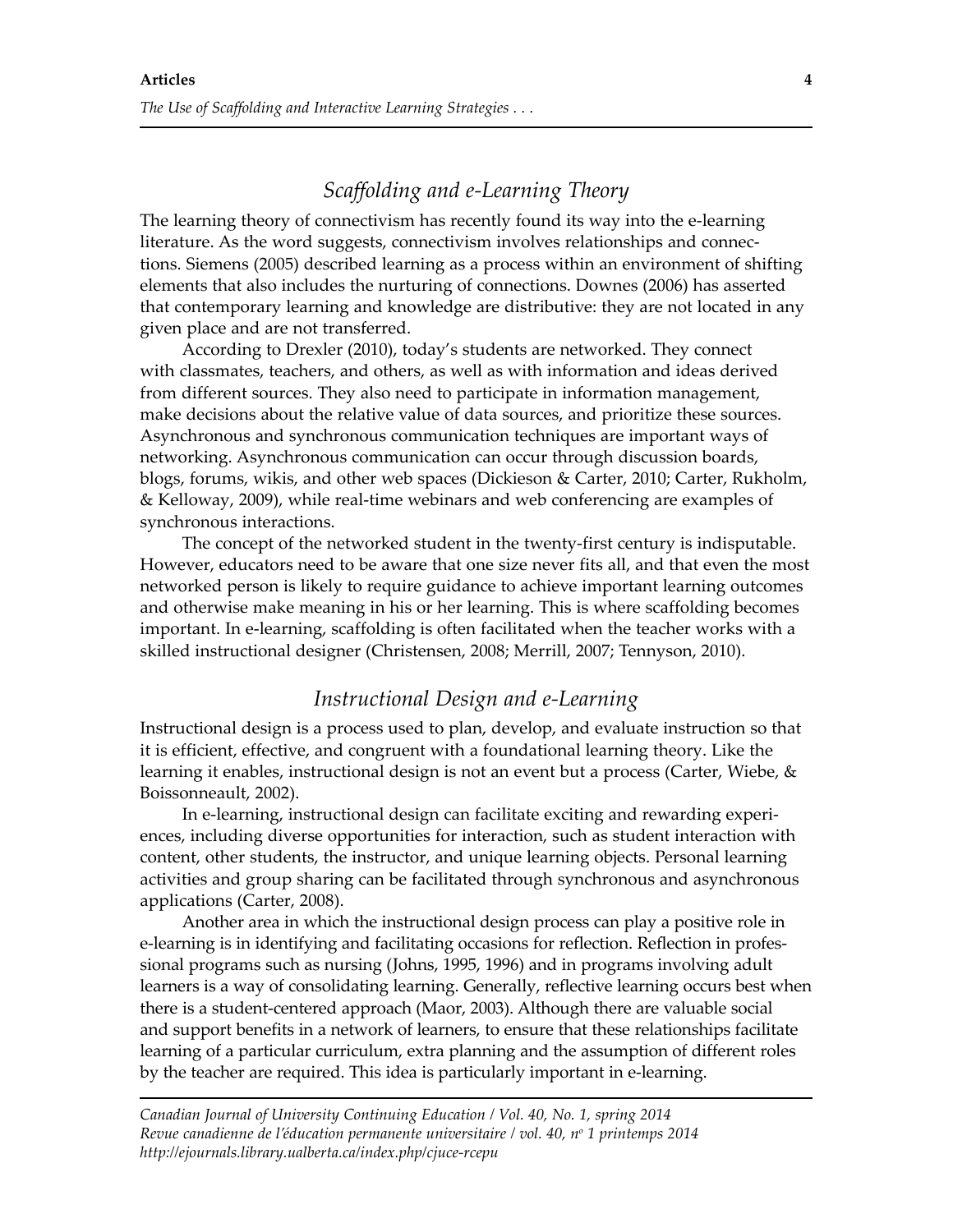# CASE STUDY 1

# *ICARE as a Scaffolding Framework and Demonstration of Instructional Design*

The ICARE system is a scaffolding framework developed by staff and faculty at San Diego State University in 1997 to structure and organize course modules—modules being natural sub-sections of courses (Carter & Salyers, 2013; Salyers, 2005; Salyers, Carter, Barrett, & Williams, 2010). While the ICARE model was created for use in different delivery contexts, it holds specific value in online and blended learning and with adult learners. Not unlike Merrill's (2006) work on scaffolding, the ICARE model includes a series of steps or phases. The five steps of ICARE are repeated in each module of a course, and the structure can be used in different subject areas. While more information regarding ICARE is presented by Hoffman and Ritchie (1998, 2005), it is worth noting here that this scaffolding model, as suggested by its name—ICARE—was created for programs in the health sciences.

In the Introduction section of any ICARE module, context is provided. For example, an overview of the module, learning objectives, and reading assignments is presented. The Connect (or content) section provides conceptual material and information to be discussed in other ICARE sections of the module. In the Apply section, students might be required to write a short paper or complete a self-assessment requiring the synthesis and application of ideas. In the Reflect section, students might be asked to reflect on newly developed skills and knowledge (e.g., lessons learned, etc.). The Extend section might be structured around evidence-based research and "realworld" applications (Salyers, 2005; Salyers, Carter, Barrett & Williams, 2010).

#### *ICARE in Action*

The following paragraphs describe why and how ICARE was implemented in two universities—one American and one Canadian—that deliver nursing programs, including programs taken by working adult-learners and programs delivered through e-learning strategies. High-level findings based on the implementation of ICARE are also reported. One of the authors was employed at the two universities when the ICARE model was instituted. In both cases, the nursing faculty made a conscious decision to utilize the ICARE framework in all nursing programs, including face-to-face and online programs (Carter, L., Salyers, V., Cairns, S. & Durrer, L., 2013).

Based on student surveys and anecdotal feedback provided by faculty at the two institutions, a number of challenges in their online courses had been identified; hence, the institutions were open to new approaches such as ICARE. The first challenge related to faculty experience with e-learning formats and their different uses of e-learning. Also, some faculty were avid users of Blackboard, Moodle, or Desire2Learn and thus provided students with learning experiences that included discussion board activities,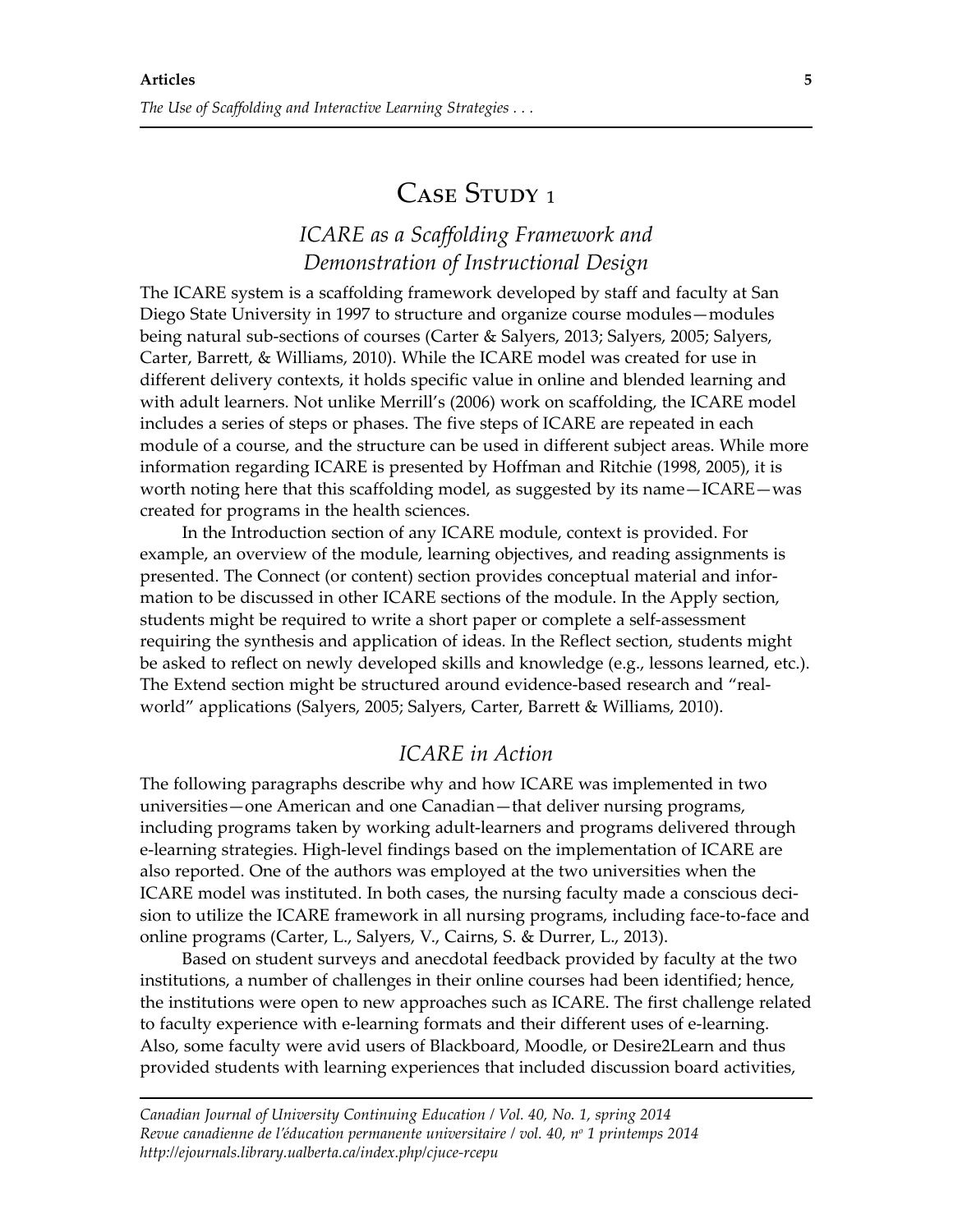online quizzes and exams, links to online resources, and so forth. Other faculty used the learning management system strictly to host course syllabi (Salyers, Carter, Barrett, & Williams, 2010; Carter, Salyers, Cairns, & Durrer, 2013).

A second challenge was the variation among students' skill levels in navigating their courses. Students cited difficulties in finding course materials and navigating the sites. Ease in these two areas is integral to student success in online and blended learning.

A third challenge was the limited availability of instructional design support for faculty. Instructional design was recognized at both institutions as important to the development of effective e-learning, but was not available to the extent that faculty required. As the literature suggests, adequate instructional design is integral to e-learning (Christensen, 2008; Merrill, 2007; Tennyson, 2010).

While other technological and geographical variables also affected student and faculty satisfaction, the previously discussed challenges were identified as having the highest priority for improvement or change. The ICARE framework was piloted as a means of mitigating these issues.

In 2010, research on the ICARE framework within one of the noted universities provided evidence to support the use of the ICARE framework in structuring highquality, satisfying courses (Salyers, Carter, Barrett, & Williams, 2010). This finding was consistent for students and faculty. Based on the study, the researchers also made instructional design recommendations for the implementation of ICARE in all programs at this school of nursing.

Previous research based on the ICARE model revealed no differences in technical ability, learning styles, learning outcomes, and course satisfaction for graduate nursing students enrolled in face-to-face and web-enhanced sections of a course that used the ICARE framework (Salyers, 2005). However, students in the web-enhanced section of the graduate course were more satisfied with their overall course experience, and they reported advantages such as greater flexibility in scheduling, less travel, and greater independence and self-pacing in relation to content (Dimitrova, Mimirinis, & Murphy, 2004; Salyers, 2005; Salyers, Carter, Barrett, & Williams, 2010).

In summary, the scaffolding provided by the ICARE framework has been shown to support both teaching and learning in online courses. Adhering to the principles for effective scaffolding outlined by McKenzie (2000), ICARE provides a means for faculty to develop and deliver positive e-learning experiences for students. It also affords students the opportunity to self-pace through course material in bite-sized chunks that are consistent, easy to navigate, and stimulating (Salyers, Carter, Barrett, & Williams, 2010).

# Student Engagement and e-Learning

While the term scaffolding is quite prevalent in the literature on e-learning, engagement is equally emphasized. This should not be surprising in that the two are intricately related, with the first enabling the second. The Best Practice Principles for e-Learning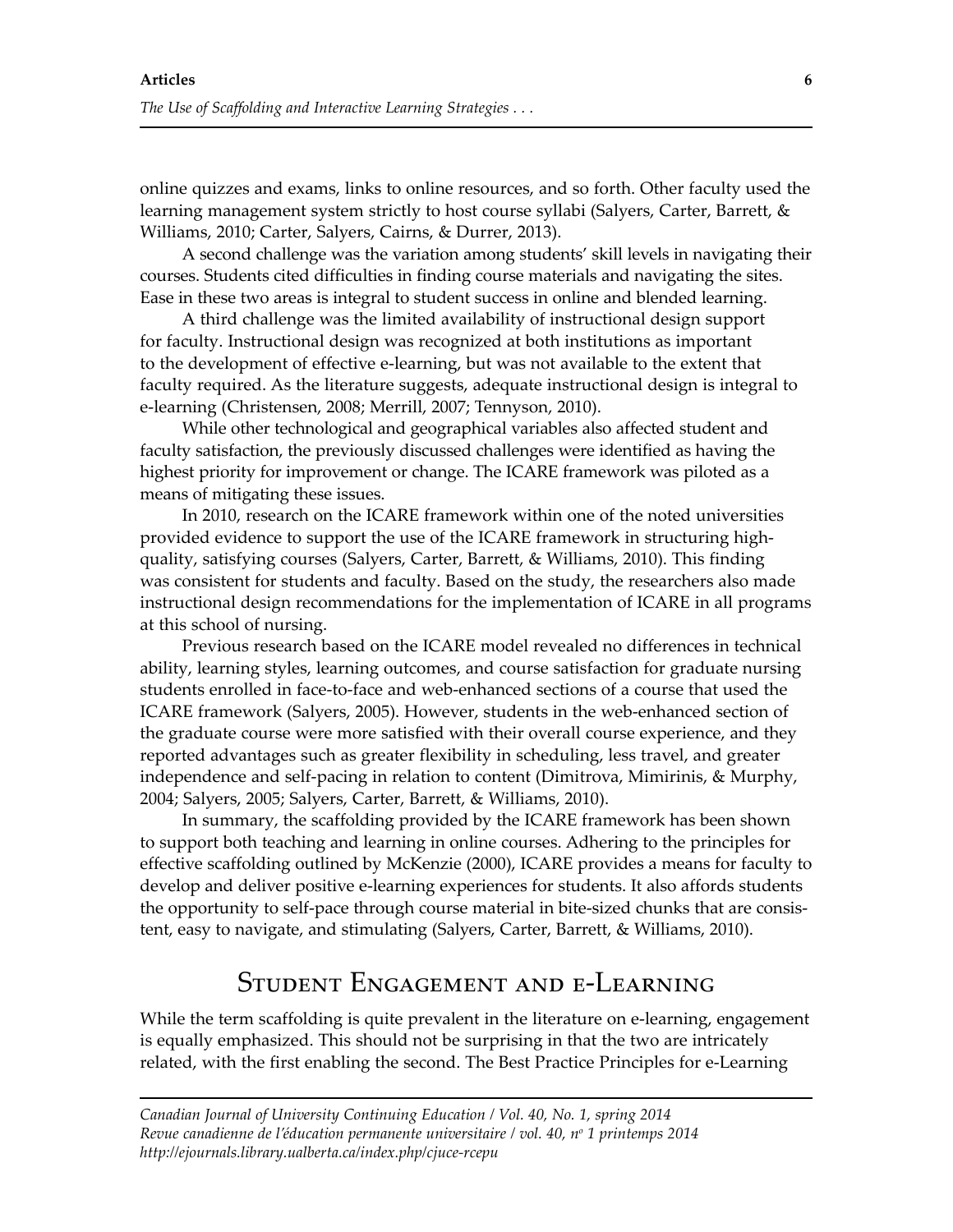model proposed by Staffordshire University and presented in Figure 1 makes this clear. The model clarifies that e-learning is facilitated most effectively when it

- is designed in timed chunks that emphasize time on task and expectations;
- is assessed using a range of types (self/peer/tutor) and options/choices;
- includes a variety of interactions between student/tutors/peers/externals; and
- is accessible, activity-led, collaborative, and designed in phases that support, scaffold and increase learner independence.

Simply stated, effective learning environments include (1) opportunities for cultivating a sense of community in the first few weeks of a course and (2) diverse ways for students to interact with the content, the learning environment, each other, and the instructor for the purpose of meaningful learning.



**Figure 1:** Best Practice Principles for e-Learning (Staffordshire University, 2013)

Week5 Week6 Week7

Week 8

Week 9

As Figure 1 suggests, diversity of interaction as well as changes in the role of the student are important in e-learning. For example, at the beginning of a course, students may be invited to interact and start to develop their own sense of community through tools such as discussion boards and blogs. As the course unfolds, these same tools, along with new ones such as those that support real-time auditory and visual interactions (e.g., through Collaborate sessions) and even social media applications (e.g.,

*Canadian Journal of University Continuing Education / Vol. 40, No. 1, spring 2014 Revue canadienne de l'éducation permanente universitaire / vol. 40, no 1 printemps 2014 http://ejournals.library.ualberta.ca/index.php/cjuce-rcepu*

Week 4

Week 1

Week<sub>2</sub>

Week<sub>3</sub>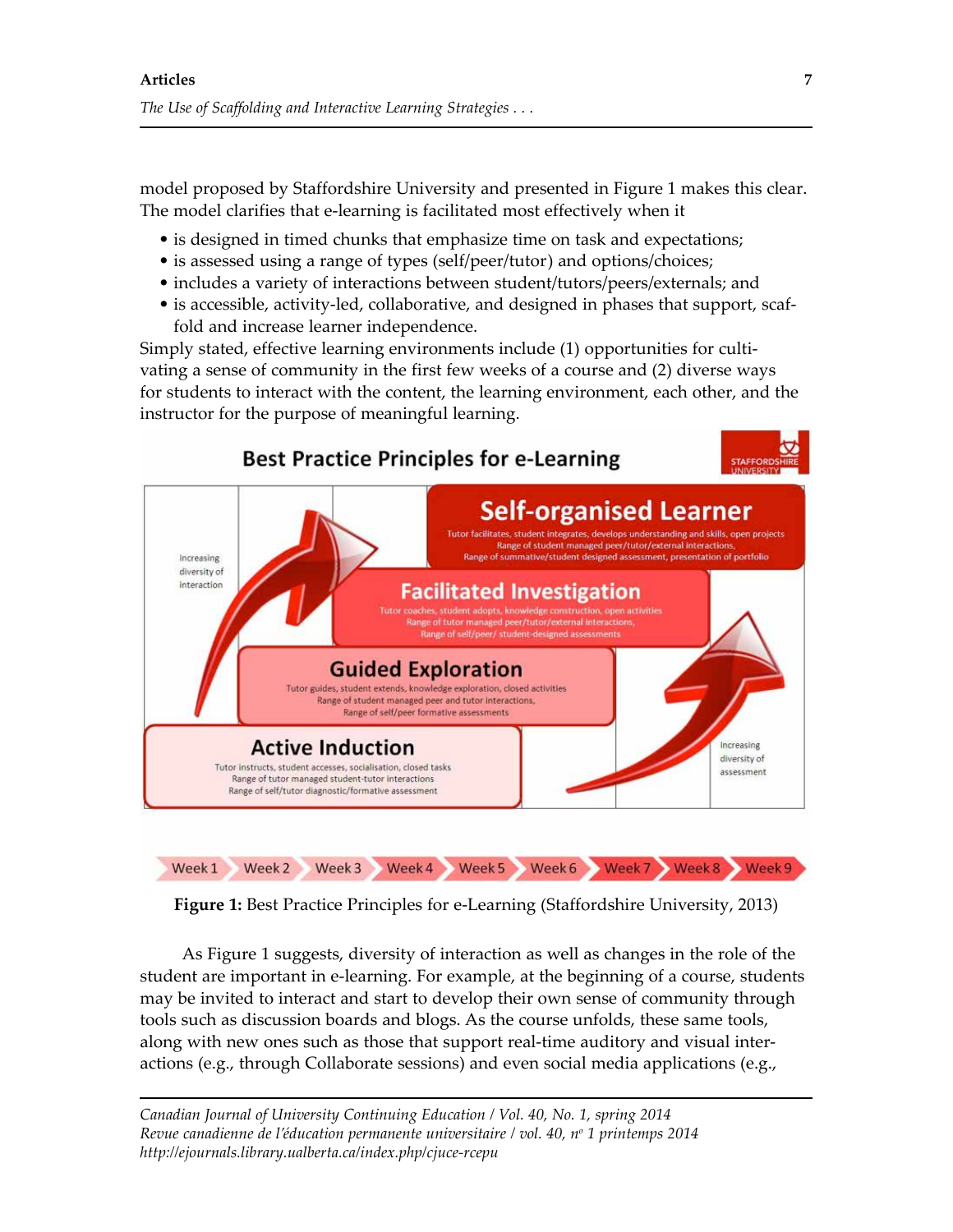Facebook) (Killam, Carter, & Graham, 2013) can be used to sustain a community of learners and thus inspire learning (Wenger, 2004; Wenger, McDermott, & Snyder, 2002).

The emphasis on diverse interactions is important; in e-learning, as in other kinds of learning, care needs to be taken to accommodate different learning styles and preferences. As an example, while discussion board contributions will continue to be important in e-learning, learning strategies that use technology-mediated instruction and other forms of interaction are also encouraged. Gardner's (2004) work on learning styles is as important today as it was 10 years ago. Additionally, today's attention to accessibility in the learning setting ties in here. While accessibility regulation is a strategic effort to make sure that students with disabilities are provided appropriate and high-quality learning opportunities, the legislation is beneficial to all students given a foundation built on the principles of flexibility, collaboration, transparency, equity, and diversity.

While some of us may think of interaction as an encounter between students that includes activities such as "teachback," whereby one person teaches the other what he or she has learned (Culatta, 2011), not to be forgotten are the student–teacher interactions of learning (Carter & Rukholm, 2008; Laurillard, 1993). According to Anderson (2003), there are three main forms of interaction: student–teacher, student–student, and student–content. If at least one of these three kinds of interaction is at a high level, there is the possibility of deep learning. At the same time, interaction of the student–teacher variety has been reported to be the most effective of the three kinds in supporting the achievement of learning outcomes (Bernard et al., 2009).

Interaction in the e-learning environment comes in many guises. Most common, though, are activity-based and collaborative encounters. E-learning offers the potential for a wide range of active tasks, projects, simulations, and scenarios, all of which require the student to do something—including thinking critically and acting authentically (Schank, 2002). Moreover, as new technologies have continued to emerge and others have been finessed, the opportunities for collaborative e-learning have increased and become less cumbersome than in the past. Clear guidelines for collaborative assignments and the behaviours of group members are highly recommended (Carter & Rukholm, 2008).

# CASE STUDY 2

#### *Interaction in Practice in an Online Course for Working Nurses*

This case study is a reflection prepared by one of the authors, who is a university instructor for an online course taught to nurses wishing to increase their credentials from diploma to degree standing. The specific focus of the reflection is an assignment completed by the nurse-learners in a course on professional foundations. According to McLean and Carter (2013), the working professional is the fastest growing sector in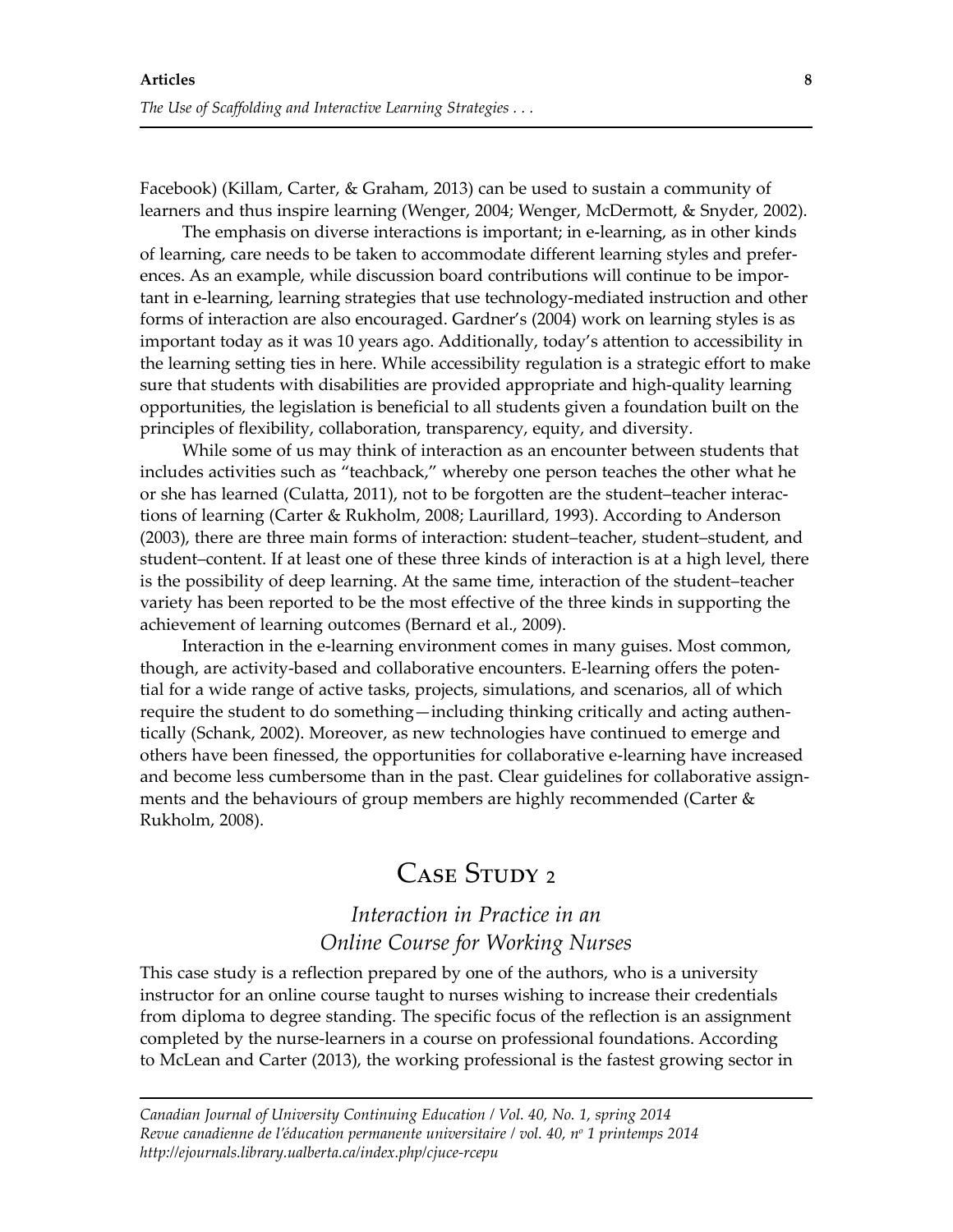adult education in Canada. As well, the course is part of a program designed specifically to serve the needs of nurses as working professionals: hence, all theory courses are delivered online, and the program is part-time.

The two parts of the assignment are an independent research paper (Part A) and a real-time online group presentation (Part B). In both parts, interaction is a means to a learning end as well as an intended outcome. Nursing education requires the development of strong thinking, analytical, and communication skills. Interactive learning activities are important for the development of these skills and, with careful instructional design, can be carried out in the e-learning setting.

According to the teacher of this course, there is an immediacy of interaction within e-learning environments that instructors need to be aware of and anticipate if an assignment is ever unclear, threatening, or logistically challenging. For learners who are used to working independently or who are experiencing a steep learning curve, such as working adults taking a university program, the concept of a group assignment may be outside of what would be considered their zone of proximal development (Vygotsky, 1978). In response to the two-part assignment under consideration, one student contacted the teacher early in the process to say the following: "I was planning on saving my feedback for the end-of-course evaluation but, since you have sent out this message, I feel motivated to respond." This kind of feedback from students enables early detection of concerns and provides an opportunity for the instructor to offer support to individual students and groups, as needed.

In Part A of the assignment, each student is required to research a topic and prepare a scholarly paper, on which the instructor provides feedback. Through this process, students become well versed in particular topics. They then join a presentation group of five to six students; each member of the group has studied the same topic.

In the particular offering of the e-learning course profiled here, the students were introduced to the members of their presentation group through a shared space within the university's learning platform and encouraged to use this space to post discussion ideas and share correspondence unique to their group. Another "live" space, called the "presentation practice space (PPS)," was created for each group. The PPS was also part of the learning platform and enabled the groups to access materials and share ideas at their own convenience, 24/7, for the duration of the course. This space served as a virtual meeting place for 10 groups as they planned their presentations, organized their presentation content, and practiced using the technology they would use during their presentations. Students were able to broadcast themselves through audio and video as well as simultaneous written chat. The PPS included a white board with tools to share group presentation planning ideas. All students were given moderator privilege, which meant that each could control the PPS and explore the options of the learning platform. Students were also encouraged to test and play in the live practice space, either by themselves or with group members. One student offered this comment: "Having a dedicated PPS space for this class that can be accessed to work on things with others is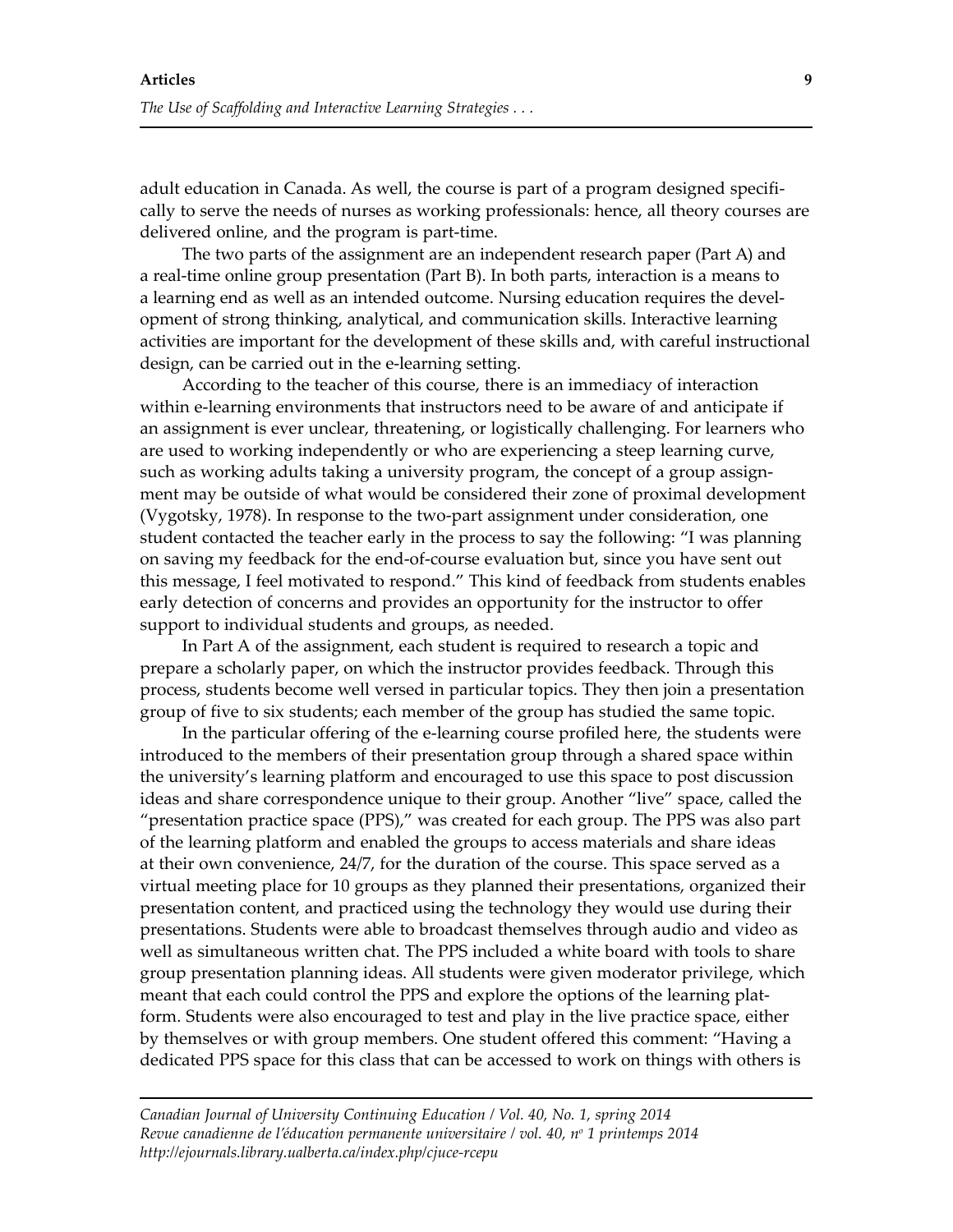like a virtual study hall." The recording function of the PPS was disengaged during all practice sessions, though the space could be monitored by the instructor at any time. Despite the logistical challenges presented by 70 students and 10 presentation groups and the need for independent scheduling of the groups, at no time did two groups practice simultaneously. If multiple group meetings had become an issue, a second virtual practice space would have been created.

Group work can elicit a variety of viewpoints from students, based on their educational pasts, including secondary school experiences in which group work may have resulted in poor outcomes. Whatever the preconceptions students bring to online group work, early support and assignment clarity can help to mediate resistance and demonstrate the potential of the e-learning environment in relation to interactive work with other students. The instructor should demonstrate how to use the technology to facilitate successful group communication and should provide examples of presentation tools.

The following remarks, made by students preparing the group assignment, highlight changes in their opinions of group work as supported by technology: "I like to visualize and have interactive chats with my professor and classmates. [It] makes me feel like I am actually a part of a class"; "I enjoy hearing the students' and professor's voices. It makes me feel much less isolated, and I become more interested in the material."

Early support requires the instructor to be available for questions and offer direct and timely support (including telephone calls) to students who are outside of their comfort zones. By creating an inclusive and connected e-learning environment, instructors can help mediate possible feelings of isolation among e-learners who are at a physical distance from each other and the teacher.

The diversity of schedules among working e-learners poses particular challenges for assignments that include group work. One student expressed concerns around the assignment: "The reason we choose to take [the course through] this delivery [method] is mainly the flexibility of being able to take our degree, all [the] while working and being able to manage our responsibilities." Despite the 24/7 meeting space and group discussion space, some students were disengaged from their groups. In such instances, early support of these individuals by the instructor was important and led to development of other strategies for reengagement and/or assignment modification. In general, when a problematic situation was identified early, the instructor discussed the norms of and expectations for group work, including contributions by all members. In the following passage, the student demonstrated this awareness: "I am willing to work with my partner on this and I want to be positive and make it work with my partner because that is the main purpose of the assignment, to be able to collaborate despite our differences." In a limited number of cases, assignment modifications—such as a one-on-one presentation with the instructor—were made to accommodate students who experienced difficulty with the group process; however, this was a rare occurrence, since early identification of and responsiveness to concerns generally resolved difficulties.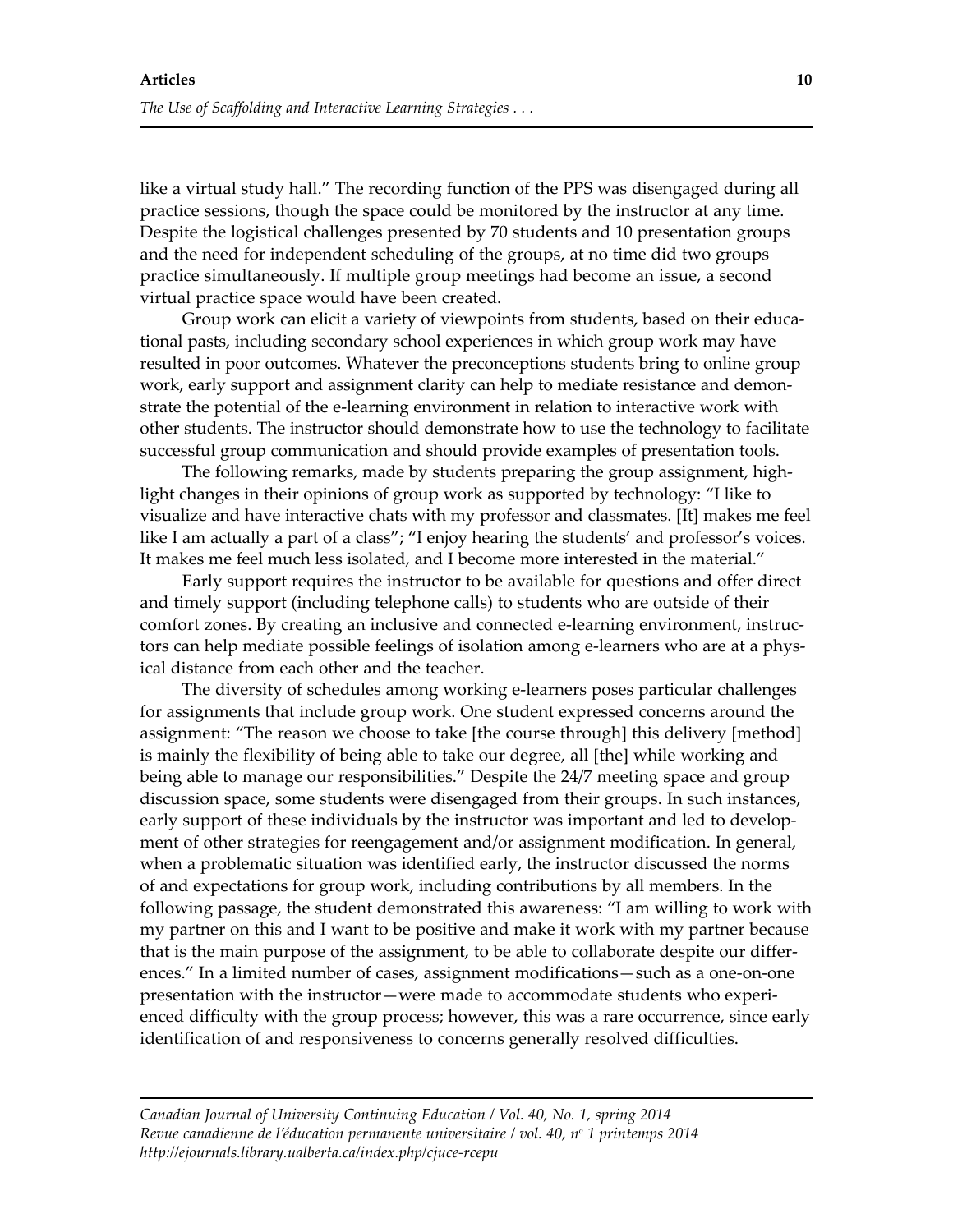Presentation logistics in a large class can be daunting even in face-to-face teaching. They are especially complex in a web-based setting. Google Doodle, however, offers an efficient way for students to indicate dates and times for presentations. Through Google Doodle, the 70 students posted their availability. This information was used to construct a presentation schedule that, in the vast majority of instances, took into account students' individual scheduling needs.

A highlight of the experience was that each group presented to a live audience while the session was simultaneously recorded for later access. During most presentations, audiences ranged from eight to 20 students; however, through the combination of the real-time sessions and archived recordings, groups presented to approximately 60 co-learners. One student commented on the value of recording sessions as a way of achieving flexibility: "As a student, I was relieved that you were so understanding about the days in which I could not attend, and you found an alternative for me so I could participate a little after viewing the recorded session."

The diversity of presentation approaches was a highlight for the instructor, validating the potential of e-strategies in facilitating active engagement within groups and across the larger class. The students' creative use of images and sounds was testimony to what is possible in e-learning settings. One student commented on the presentation aspect of the course: "This is much more interactive than any other online class I have had. It has made the class more interesting so far." Some groups chose to use simultaneous video and audio; others encouraged audience participation with virtual surveys. White-board graffiti art acknowledged what the presenters were saying, while the use of icons communicated agreement or disagreement. Presentations delivered by multiple presenters who also used live chat tools pushed audience participation and engagement to levels not generally found in face-to-face classrooms of 70 students.

Requiring a large online class to participate in group presentations, the instructor risks negative attitudes based on students' prior experiences with group work and logistical and technical hurdles. Nightmare rather than inspired learning is a possibility (Wenger, 2004; Wenger, McDermott, & Snyder, 2002). At the same time, the reflections and student observations provided here are evidence that a so-called traditional presentation assignment can become a unique opportunity for student engagement, particularly when there is instructor involvement. One student commented that "[t]his type of interaction helps me to grasp and retain content easier and it reduces the anxiety of face-to-face presentation among groups." A learner can present him- or herself to a large group of people from the comfort of home—an example of the student engagement possibilities available through e-learning. Reflecting on their assignments after they had been completed, some students referred to the potential of e-learning and the assignment itself as transformative. In some cases, students who would never have chosen to present to a crowd were empowered to communicate with their many classmates through e-learning tools. Thinking about the students' professional development, it is worth noting that they explored technology not from a limited access position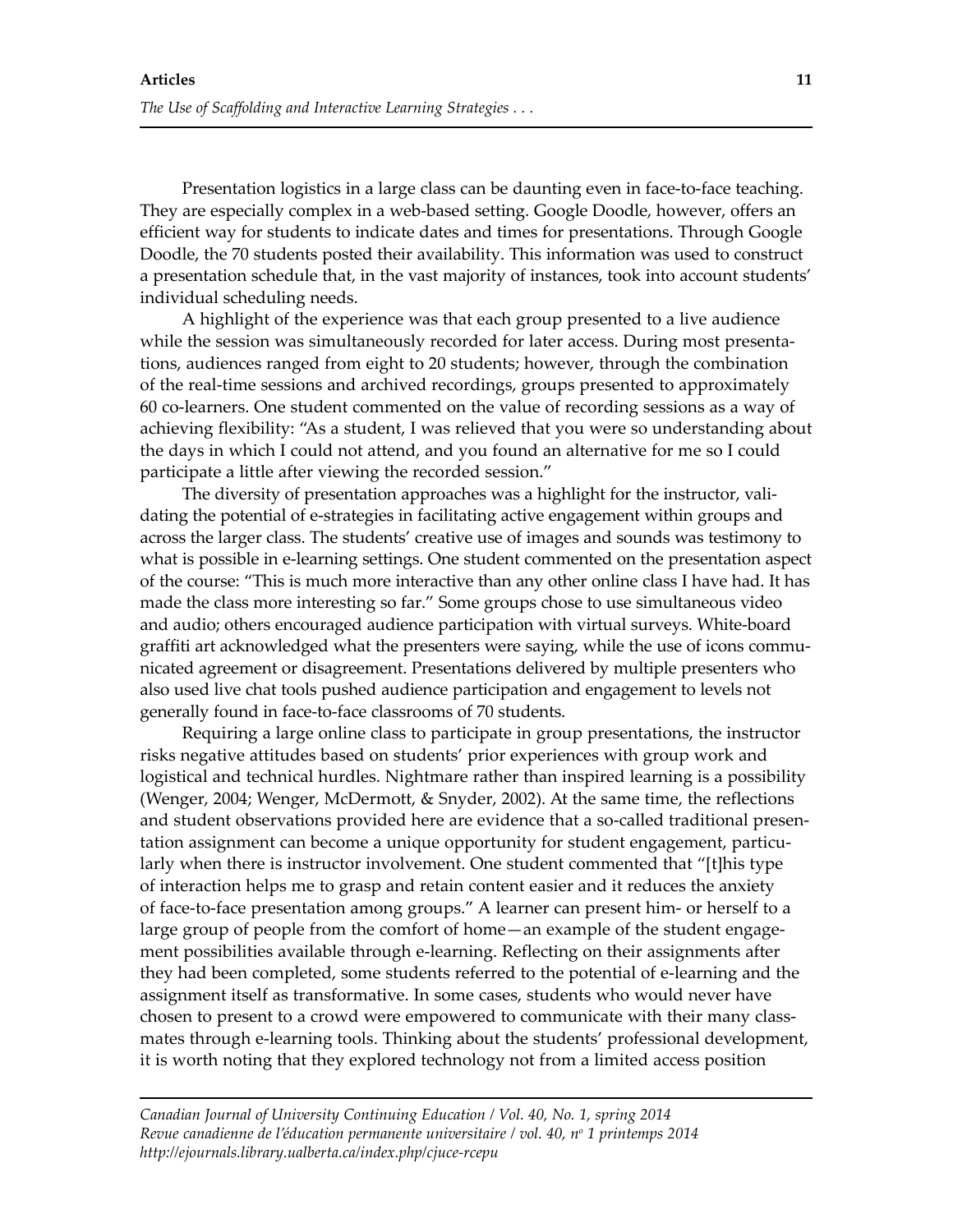but as moderators and facilitators, engaging with each other and becoming comfortable with a learning platform that they will take to future courses and endeavours. Comments by two students in the course confirmed the importance of connecting with others in the learning process: "I think it really gives the course a feeling of unity and a sense of classroom. As someone said in the session . . . I felt like I was just reading textbooks by myself . . . now I am taking a course within a group"; "This is what I imagined online would be like."

Instructors in e-learning contexts need to think beyond traditional teaching methods and evaluation approaches and tap into the imaginations of students through the new forms of engagement made possible through judicious use of technology. Significantly, such interaction is not something that "just happens." Rather, it is the outcome of conscientious pedagogy grounded in the best practices of scaffolding and instructional design for e-learning. Finally, reinvention of the self as an "e-teacher" is an important part of the educator's professional development if he or she aspires to support and challenge future learners who will, more than ever before, come to learning with experience of technology and an expectation that it will be an integral component of the learning experience.

# FINAL THOUGHTS

There is no question that e-learning is here to stay. While researchers continue to discover the strengths, weaknesses, and benefits of e-learning, there is strong recurring evidence that scaffolding rooted in an informing pedagogy, supported by strong instructional design principles, and including diverse occasions for interaction is central to effective e-learning. Additionally, although this recipe may appear simple enough, its actualization requires resolve by teachers and learners alike, as well as strategic institutional, teaching, and learning supports. Educational innovation such as e-learning is not without its shortcomings and unknowns, in addition to strong opinions from those who feel fearful and/or threatened. Thus, as educators make their way in today's e-learning world, it is vital that they work from what is known—namely, that judicious planning coupled with openness to possibility is the strongest insurance for a rich and positive e-learning experience.

Because online learning in nursing education has been around for a while and frequently involves working adults, it is a practice field with history and lessons for others. As one example, two of the authors of this paper have been involved in online nursing education for at least fifteen years, from the time it first emerged on their campuses. As a second example, registered nurses in Ontario have been seeking baccalaureate-level education through online education before and since 2005, when the entry-to-practice requirement for Ontario nurses became a baccalaureate degree in nursing. In 2000, when the baccalaureate requirement was first announced, only 20% of all nurses in Ontario had graduated with a baccalaureate degree nursing diploma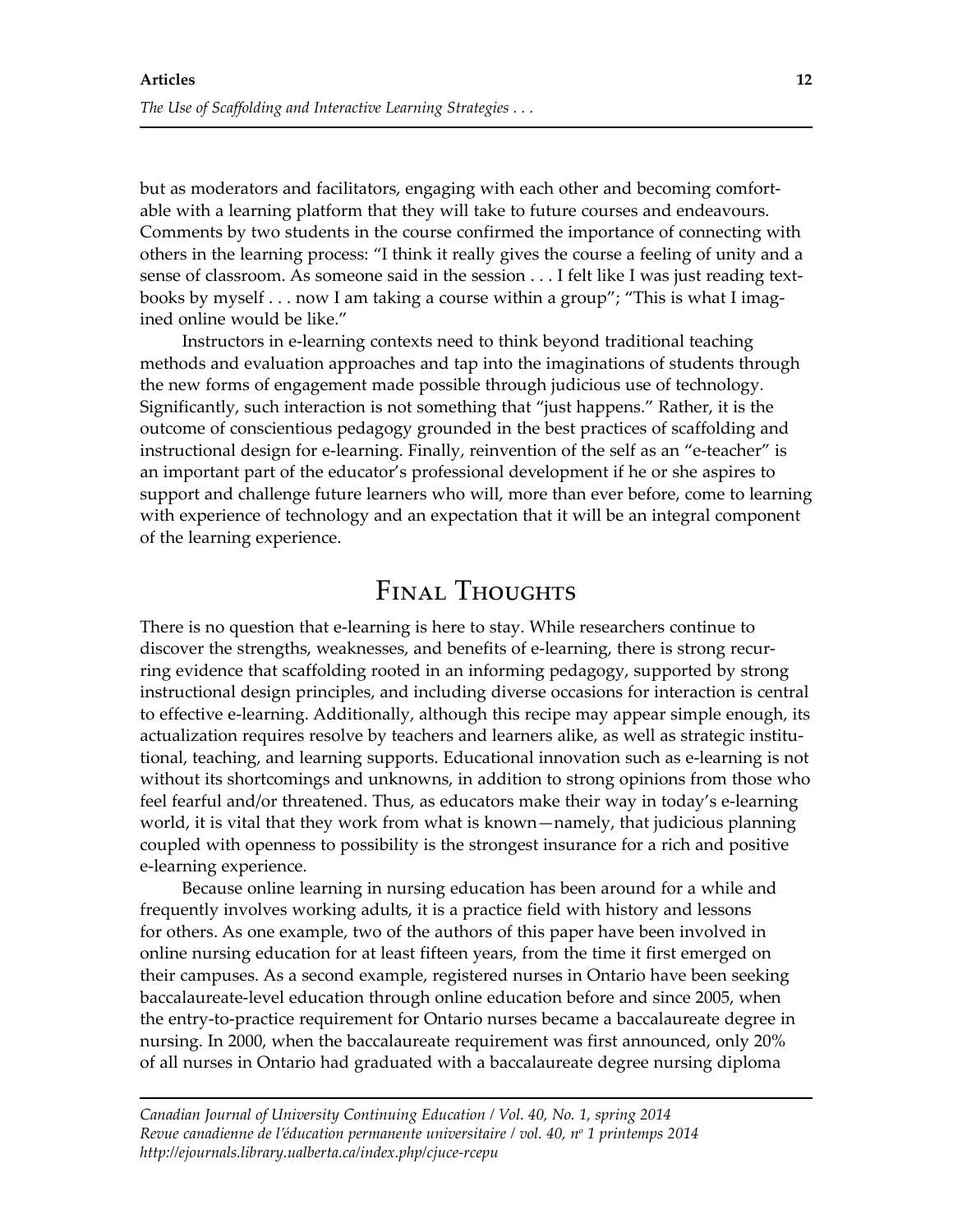(Council of Ontario Universities, May 2000), so universities were challenged to develop programs that would accommodate the busy personal and professional lives of nurses. Thus, in the late 1990s, the combination of Internet technology and nursing education became a powerful one. Today, nurses' pursuit of online educational opportunities continues as registered practical nurses seek baccalaureate standing, registered nurses undertake graduate studies and pursue nurse practitioner standing, and nurses of all kinds seek professional development and continuing education opportunities to keep up in today's quickly evolving healthcare world.

In closing, the experiences recounted in this paper and the noted history of online nursing education for working professionals comprise a rich repository of lessons about online learning for other professional practice areas considering or entering into e-learning for the first time. Given how nursing education includes theoretical and clinical learning in addition to standards and regulations, and how each becomes more complex in the online setting, those outside of the online nursing education field are quite likely to find solutions to their own challenges within the nursing literature. Nursing education has, therefore, made and will continue to make valuable contributions to adult, continuing, and professional education in the twenty-first century.

#### **REFERENCES**

- Abdullah, A., Embi, M. A., and Nordin, N. (2011). The role of students in the development of a collaborative learning community through networked learning: A Malaysian perspective. *The International Journal of Learning, 18*(1), 347–360.
- Alias, N. A. (2012). Design of a motivational scaffold for the Malaysian e-learning environment. *Educational Technology & Society, 15*(1), 137–151.
- Ambient Insight Research. (2012). The worldwide market for self-paced e-learning products and services: 2011–2016 forecast and analysis. Retrieved from www.ambientinsight.com/Reports/eLearning.aspx
- Anderson, T. (2003). Getting the mix right again: An updated and theoretical rationale for interaction. *International Review of Research in Open and Distance Learning, 4*(2), 1–14.
- Baker, R. (2010). Examples of scaffolding and chunking in online and blended learning environments. Retrieved from http://papers.ssrn.com/sol3/papers.cfm?abstract\_ id=1608133
- Bernard, R. M., Abrami, P. C., Borokhovski, E., Wade, C. A., Tamin, R. M., Surkes, M. A., & Bethel, E. C. (2009). A meta-analysis of three types of interaction treatments in distance education. *Review of Educational Research, 79*(3), 1243–1289.
- Carter, L. (2008). Perceptions of writing confidence, critical thinking, and writing competence among registered nurses-learners studying online. *Canadian Journal of University Continuing Education, 34*(2), 63–87.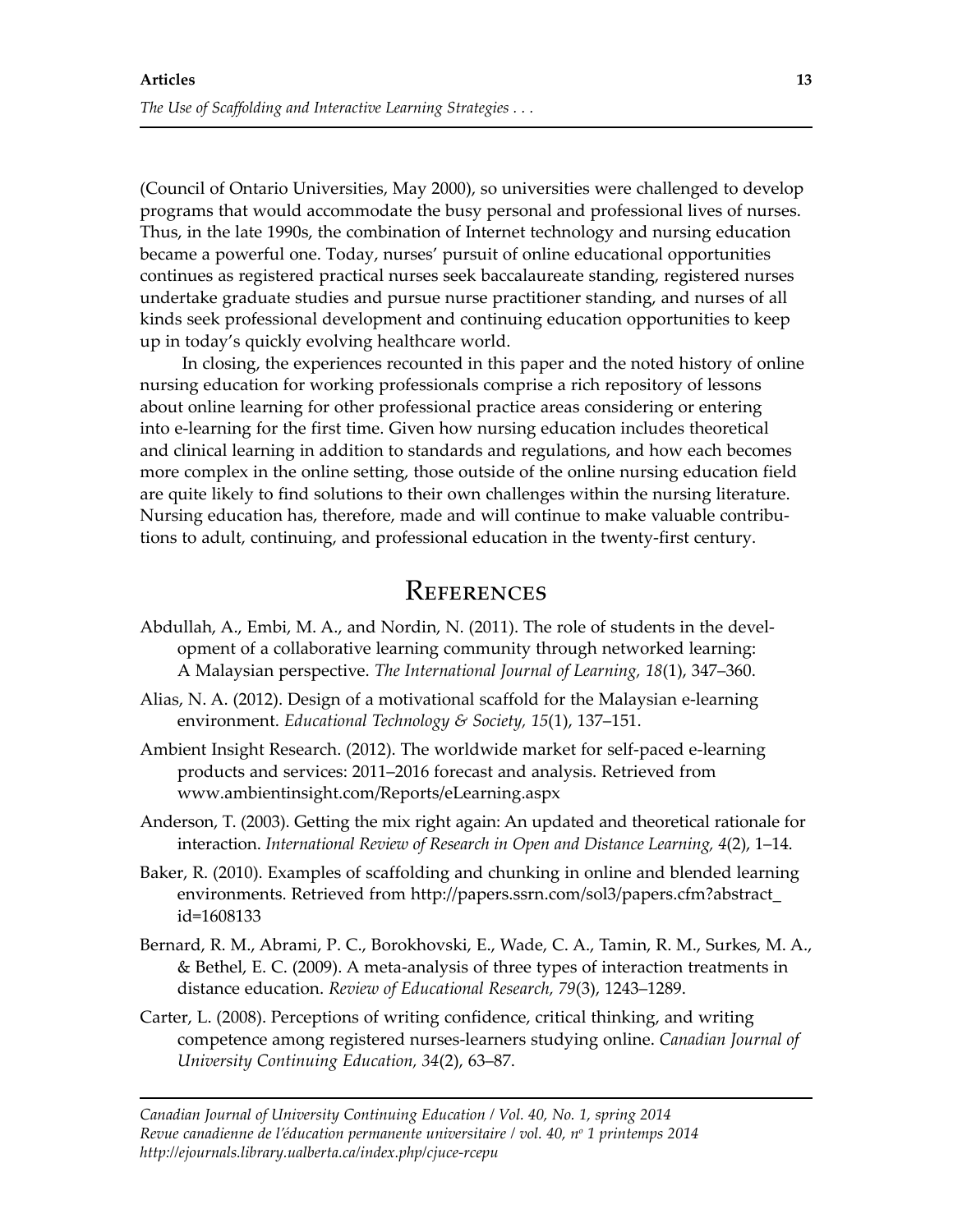- Carter, L., & Rukholm, E. (2008). A study of critical thinking, teacher–student interaction, and discipline-specific writing in an online educational setting for registered nurses. *Journal of Continuing Education in Nursing, 39*(3), 133–138.
- Carter, L., Rukholm, E., & Kelloway, L. (2009). Stroke education for nurses through a technology-enabled program. *Journal of Neuroscience Nursing, 41*(6), 336–343.
- Carter, L., & Salyers, V. (2013). E-learning as educational innovation in Canada: Two case studies. In L. Shavinina (Ed.), *International Handbook of Innovation Education* (pp. 442–455). New York, NY: Taylor & Francis/Routledge.
- Carter, L., Salyers, V., Cairns, S., & Durrer, L. (2013). Best practices in online learning (webinar). Nipissing University. North Bay, ON.
- Carter, L., Salyers, V., Page, A., Williams, L., Albl, L., & Hofsink, C. (2012). Highly relevant mentoring (HRM) as a faculty development model for web-based instruction. *Canadian Journal of Learning & Technology, 38*(1). Retrieved from www.cjlt.ca/index .php/cjlt/article/view/598
- Carter, L., Wiebe, N., & Boissonneault, J. (2002, May). *Wizards of things teaching and learning, or why your institution needs instructional designers*. Paper presented at the annual conference of the Canadian Association for University Continuing Education.
- Christenson, T. K. (2008). The role of theory in instructional design: Some views of an ID practitioner. *Performance Improvement, 47*(4), 25–32.
- Council of Ontario Universities. (2000, May). Council highlights: Funding for collaborative nursing programs set out. Retrieved from www.cou.on.ca/publications/ publications-archives/council-highlights/pdfs/council-highlights-2000may
- Culatta, R. (2011). Conversation Theory (Gordon Pask). Retrieved from www.instructionaldesign.org/theories/conversation-theory.html
- Dickieson, P., & Carter, L. (2010). Scenario testing in undergraduate nursing education: Assessment for learning. *Canadian Journal for the Study of Adult Education, 22*(2), 65–76.
- Dimitrova, M., Mimirinis, M., & Murphy, A. (2004). Evaluating the flexibility of a pedagogical framework for e-learning. *Proceedings. IEEE International Conference on Advance Learning Technologies*, 30 August – 1 September 2004, Joensuu, Finland. doi:10.1109/ICALT.2004.1357422
- Downes, S. (2006). *Learning networks and connective knowledge*. Retrieved from http://it.coe.uga.edu/itforum/paper92/paper92.html
- Drexler, W. (2010). The networked student model for construction of personal learning environments: Balancing teacher control and student autonomy. *Australasian Journal of Educational Technology, 26*(3), 369–385.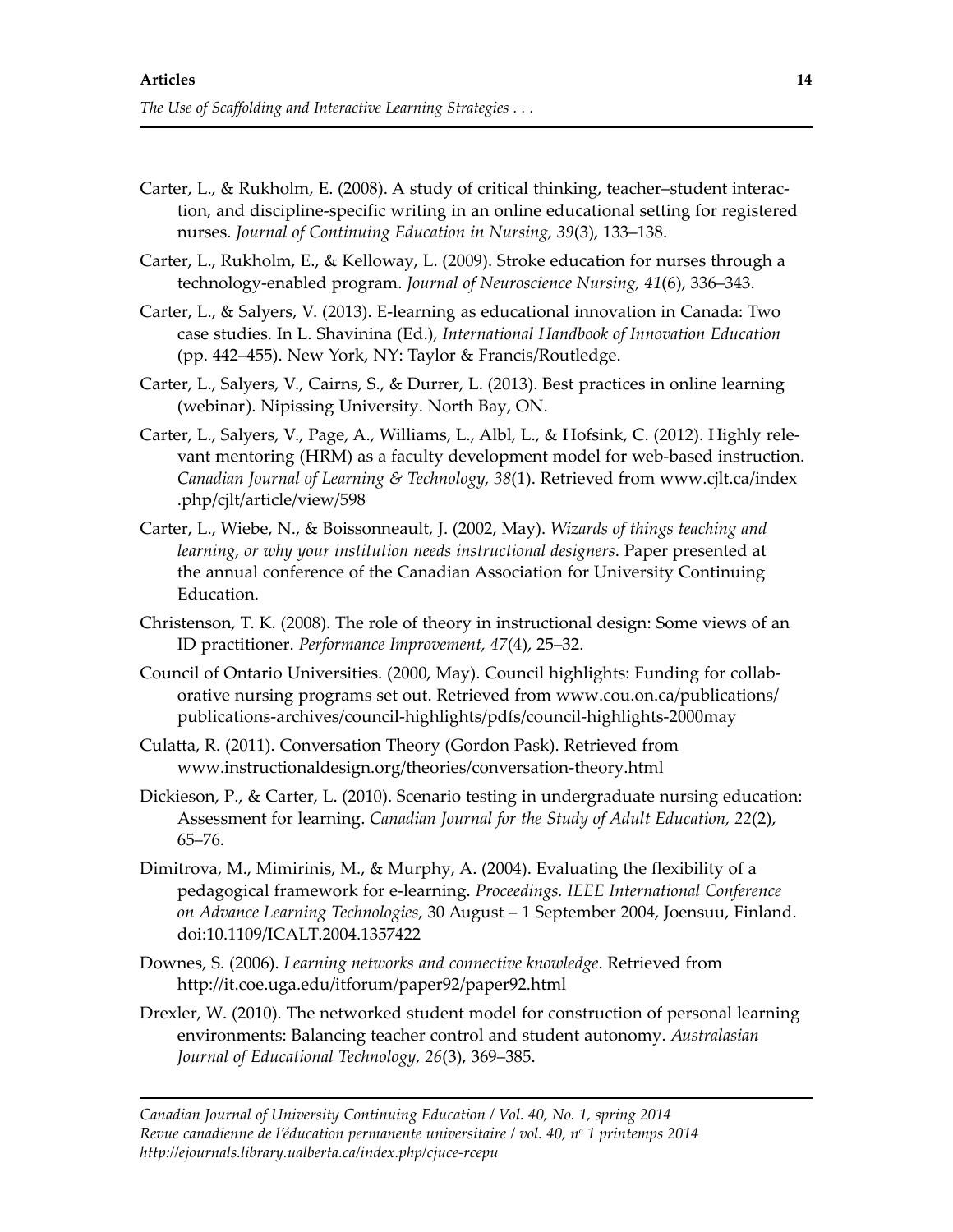*The Use of Scaffolding and Interactive Learning Strategies . . .*

- Gardner, H. (2000). *Intelligence reframed: Multiple intelligences for the 21st century.* New York, NY: Basic Books.
- Gardner, H. (2004). *Changing minds: The art and science of changing our own and other people's mind.* Boston, MA: Harvard Business School Press.
- Ginat, D. (2009). Interleaved pattern composition and scaffolded learning. *Proceedings of the Annual Conference on Innovation and Technology in Computer Science Education (ITiCSE)*. New York, NY: Association for Computing Machinery. doi:10.1145/1562877.1562915
- Grady, H. M. (2006). Instructional scaffolding for online courses. Retrieved from http://ieeexplore.ieee.org/xpl/articleDetails.jsp?arnumber=4114150. doi:10.1109/ IPCC.2006.320377
- Guri-Rosenblit, S. (2009). *Digital technologies in higher education: Sweeping expectations and actual effects*. New York, NY: Nova Science.
- Guri-Rosenblit, S., & Gros, B. (2011). E-learning: Confusing terminology, research gaps and inherent challenges. *Journal of Distance Education, 25*(1). Retrieved from www.jofde.ca/index.php/jde/article/view/729/1206
- Hoffman, B., & Ritchie, D.C. (1998; 2005). Teaching and learning online: Tools, templates, and training. In J. Willis, D. Willis, & J. Price (Eds.), *Technology and teacher education annual—1998.* Charlottesville, VA: Association for Advancement of Computing in Education.
- Johns, C. (1995). Framing learning through reflection within Carper's fundamental ways of knowing in nursing. *Journal of Advanced Nursing, 22*(2), 226-234.
- Johns, C. (1996). Visualizing and realizing caring in practice through guided reflection. *Journal of Advanced Nursing, 24*, 1135-1143.
- Killam, L. Carter, L., & Graham, R. (2013). Facebook and issues of professionalism in undergraduate nursing education: Risky business or a risk worth taking? *Journal of Distance Education, 27*(2). Retrieved from www.jofde.ca/index.php/jde/article/ view/849/1514
- Kim, M., & Hannafin, M. (2011). Scaffolding problem solving in technology-enhanced learning environments (TELEs): Bridging research and theory with practice. *Computers & Education, 56*(2), 403–417.
- Laurillard, D. (2003). *Rethinking university teaching: A conversational framework for the effective use of learning technologies.* New York, NY/London, UK: Routledge/Flamer.
- Lipscomb, L., Swanson, J., & West, A. (2004). Scaffolding. In M. Orey (Ed.), *Emerging perspectives on learning, teaching, and technology*. Retrieved from http://projects.coe .uga.edu/epltt/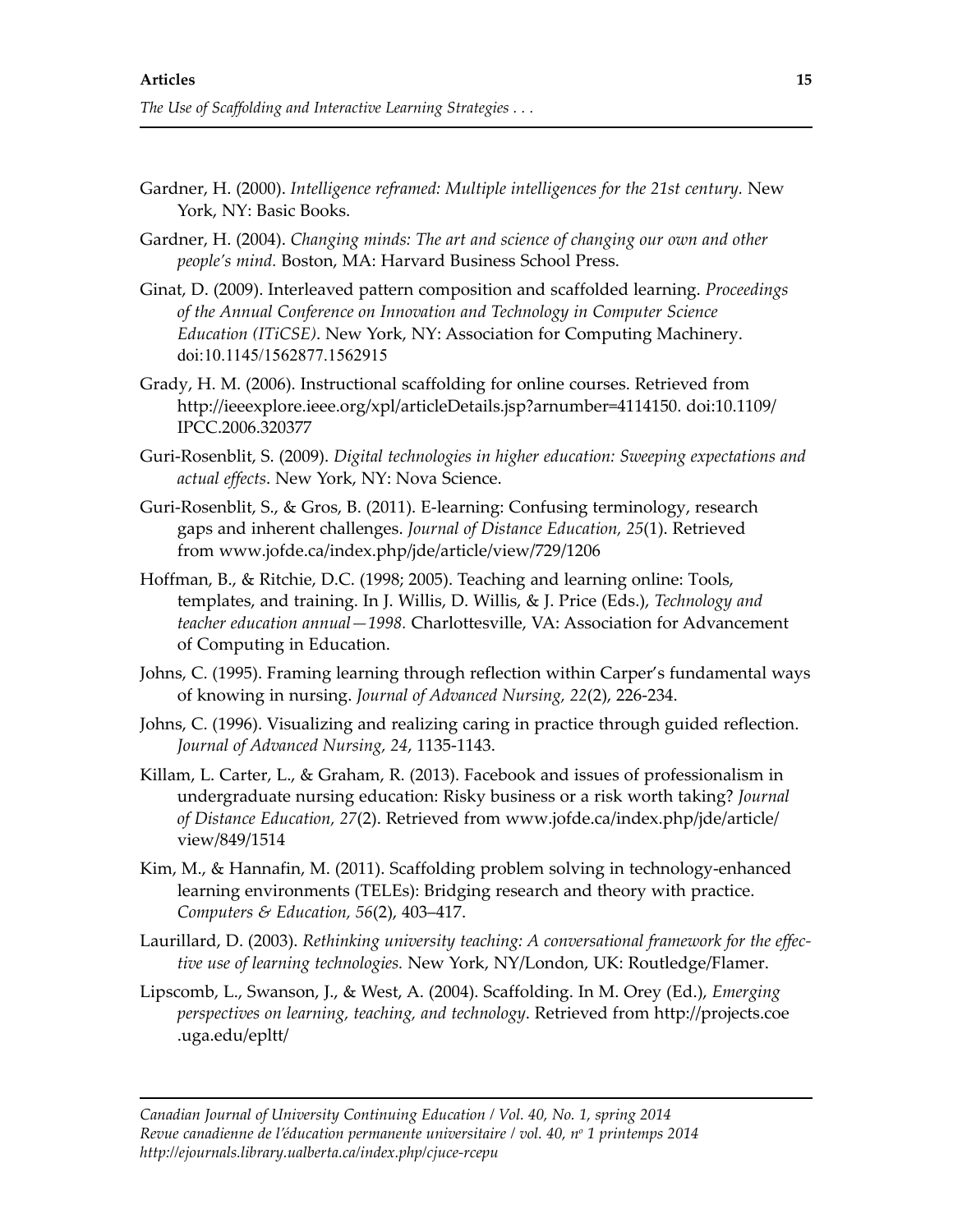- McKenzie, J. (2000). *Beyond technology: Questioning, research, and the information literate school*. Bellingham, WA: FNO Press.
- McLean, S., & Carter, L. (2013). University continuing education for adult learners: History and key trends. In T. Nesbit, S. M. Brigham, N. Taber, & T. Gibb (Eds.), *Building on critical traditions: Adult education and learning in Canada* (pp. 283–293). Toronto, Canada: Thompson Educational Publishing.
- Maor, D. (2003). Teacher's and students' perspectives on online learning in a social constructivist learning environment. *Technology, Pedagogy and Education, 12*(2), 201–18.
- Merrill, M. D. (2006). Levels of instructional strategy. *Educational Technology, 46*(4), 5–10.
- Merrill, M. D. (2007). The future of instructional design: The proper study of instructional design. In R. A. Reiser & J. V. Dempsey (Eds.), *Trends and issues in instructional design and technology* (2nd ed., pp. 336–341). Upper Saddle River, NJ: Pearson Education.
- Murtagh, L., & Webster, M. (2010). Scaffolding teaching, learning and assessment. *Teacher Education Advancement Network, 1*(2). Retrieved from http://194.81.189.19/ojs/ index.php/TEAN/article/viewFile/61/73
- Salyers, V. (2005). Web-enhanced and face-to-face classroom instructional methods: Effects on course outcomes and student satisfaction. *International Journal of Nursing Education Scholarship*, *2*(1), Article 29, 1–13.
- Salyers, V., Carter, L., Barrett, P., & Williams, L. (2010). Evaluating student and faculty satisfaction with a pedagogical framework. *Journal of Distance Education, 24*(3). Retrieved from www.jofde.ca/index.php/jde/article/view/695/1169
- Schank, R. C. (2002). *Designing world-class e-learning: How IBM, GE, Harvard Business School, and Columbia University are succeeding at e-learning*. New York, NY: McGraw-Hill.
- Siemens, G. (2005). Connectivism: Learning as network-creation. *elearnspace.* Retrieved from www.elearnspace.org/Articles/networks.htm
- Smart, K., & Cappel, J. (2006). Students' perceptions of online learning: A comparative study. *Journal of Information Technology Education, 5*, 201–219.
- Staffordshire University. (2013). *Best practice models for e-learning: Principles*. Retrieved from https://bestpracticemodels.wiki.staffs.ac.uk/Best\_Practice\_Models \_for\_e-Learning%3a\_Principles
- Tennyson, R. D. (2010). Historical reflection on learning theories and instructional design. *Contemporary Educational Technology,1*(1), 1–16.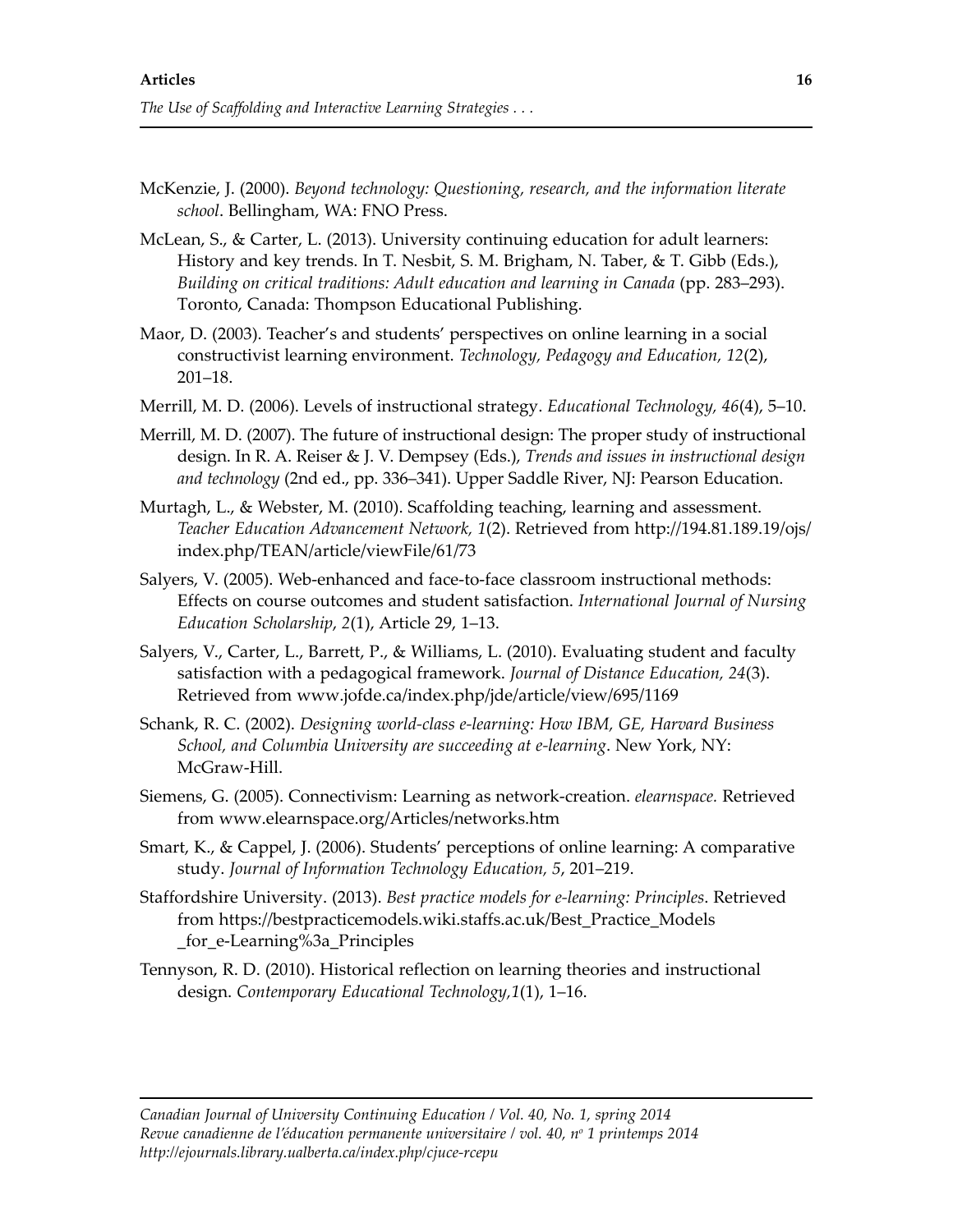- Verenikina, I. (2008). Scaffolding and learning: Its role in nurturing new learners. In P. Kell, W. Vialle, D. Konza, & G. Vogl (Eds.), *Learning and the learner: Exploring learning for new times* (pp. 161–180). Wollogong, Australia: University of Wollongong.
- Vygotsky, L. S. (1978). *Mind in society: The development of higher psychological processes.* Cambridge, MA: Harvard University Press.
- Walsh, P. (2009). *Global trends in higher education, adult and distance learning*. International Council for Open and Distance Education (ICDE). Retrieved from www.icde.org/ en/resources/reports/reports\_2009/Global+Trends+in+Higher+Education%2C+Adult +and+Distance+Learning.9UFRvY0L.ips
- Wenger, E. (2004). *Communities of practice: A brief introduction*. Retrieved from http://wenger-trayner.com/wp-content/uploads/2012/01/ 06-Brief-introduction-to-communities-of-practice.pdf
- Wenger, E., McDermott, R., & Snyder, W. M. (2002). *Cultivating communities of practice.* Boston, MA: Harvard Business School Press.
- Winter, J., & Cotton, D. (2001). Digital distractions: Re-thinking the benefits of multitasking in online environments. Retrieved from www.heacademy.ac.uk/resources/ detail/events/annualconference/2009/PowerPoints/Jennie\_Winter\_Digital\_ distractions\_Rethinking\_the\_benefits\_of\_multitasking\_in\_online\_environments\_ Annual conf 09
- Winter, J., Cotton, D., Gavin, J., & Yorke, J. (2010) Effective e-learning? Multitasking, distractions, and boundary management by graduate students in an online environment. *Research in Learning Technology, 18*(1), 71–83.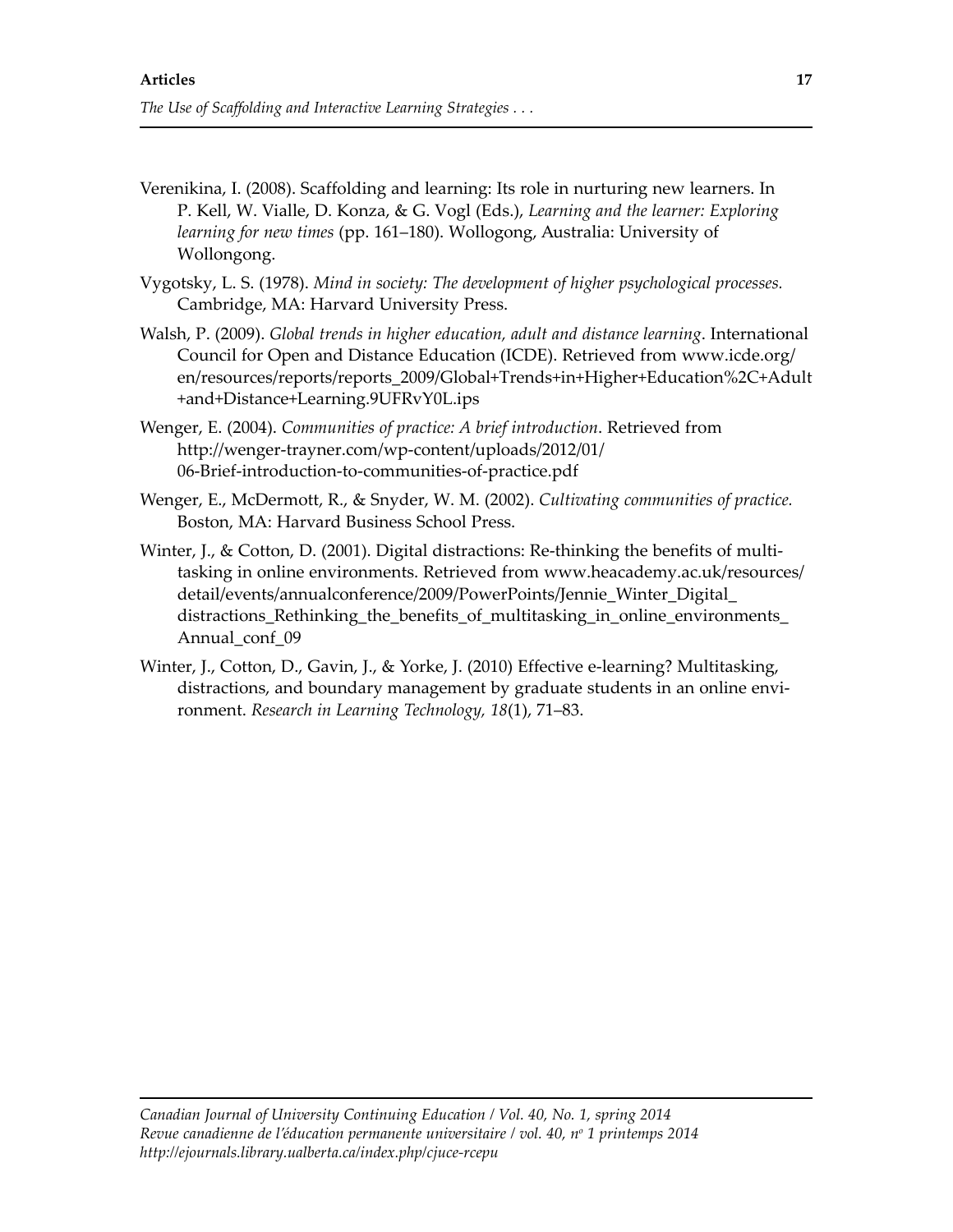# **BIOGRAPHIES**

Dr. Vince Salyers is the Associate Dean, Faculty of Health and Community Studies at Mount Royal University in Calgary, Alberta. His research interests include the integration and utilization of technology and e-learning strategies into program curricula. His doctoral research focused on the effectiveness of web-enhanced instruction in teaching psychomotor nursing skills, and he continues to develop his web-enhanced and e-learning research. He is also actively engaged in international education and service learning research.

Vince Salyers est le vice-doyen de la Faculté de santé et d'études communautaires de l'Université Mount Royal à Calgary, en Alberta. Ses intérêts de recherche portent entre autres sur l'intégration et l'utilisation de stratégies de cyberapprentissage et d'ordre technologique dans les programmes d'études. Sa recherche de doctorat portait sur l'efficacité de l'enseignement des soins infirmiers sur Internet dans l'enseignement des compétences de soins psychomoteurs, et il continue de peaufiner sa recherche sur le cyberapprentissage avec Internet. Il est également très actif à l'échelle internationale en matière d'éducation et d'apprentissage par le service.

Lorraine Carter is the Director of the School of Nursing and the Centre for Flexible Teaching and Learning at Nipissing University in North Bay, Ontario. She is also a faculty member with the Northern Ontario School of Medicine and the School of Rural and Northern Health at Laurentian University. Lorraine has been a champion of adult education and online education throughout her career; her present research interests include the impact of e-learning by health professionals on practice; interprofessional team functioning; leadership; and mobile learning. Lorraine is the Past President of the Canadian Network for Innovation in Education (CNIE) and the incoming President of the Canadian Association for University Continuing Education (CAUCE).

Lorraine Carter est directrice de l'École des sciences infirmières et le Centre pour l'enseignement et l'apprentissage flexible à l'Université Nipissing de North Bay, en Ontario. Elle est également membre du corps professoral de l'École de médecine du Nord de l'Ontario et de l'École de santé rurale et du Nord de l'Université Laurentienne. Lorraine défend les intérêts de l'éducation des adultes et de l'éducation en ligne depuis ses débuts. Ses recherches actuelles portent, entre autres, sur les effets du cyberapprentissage des professionnels de la santé sur leur pratique, le fonctionnement de l'équipe interprofessionnelle, le leadership et l'apprentissage mobile. Lorraine est présidente sortante du Réseau canadien pour l'innovation en éducation (RCIE) et présidente de l'Association pour l'éducation permanente dans les universités du Canada (AEPUC).

Since 2010, Steve Cairns has been an instructor with the RPN to BScN Program in the School of Nursing at Nipissing University. He completed a BScN from McMaster University in 1994, a BEd from the University of Toronto in 2000, and a MEd from the